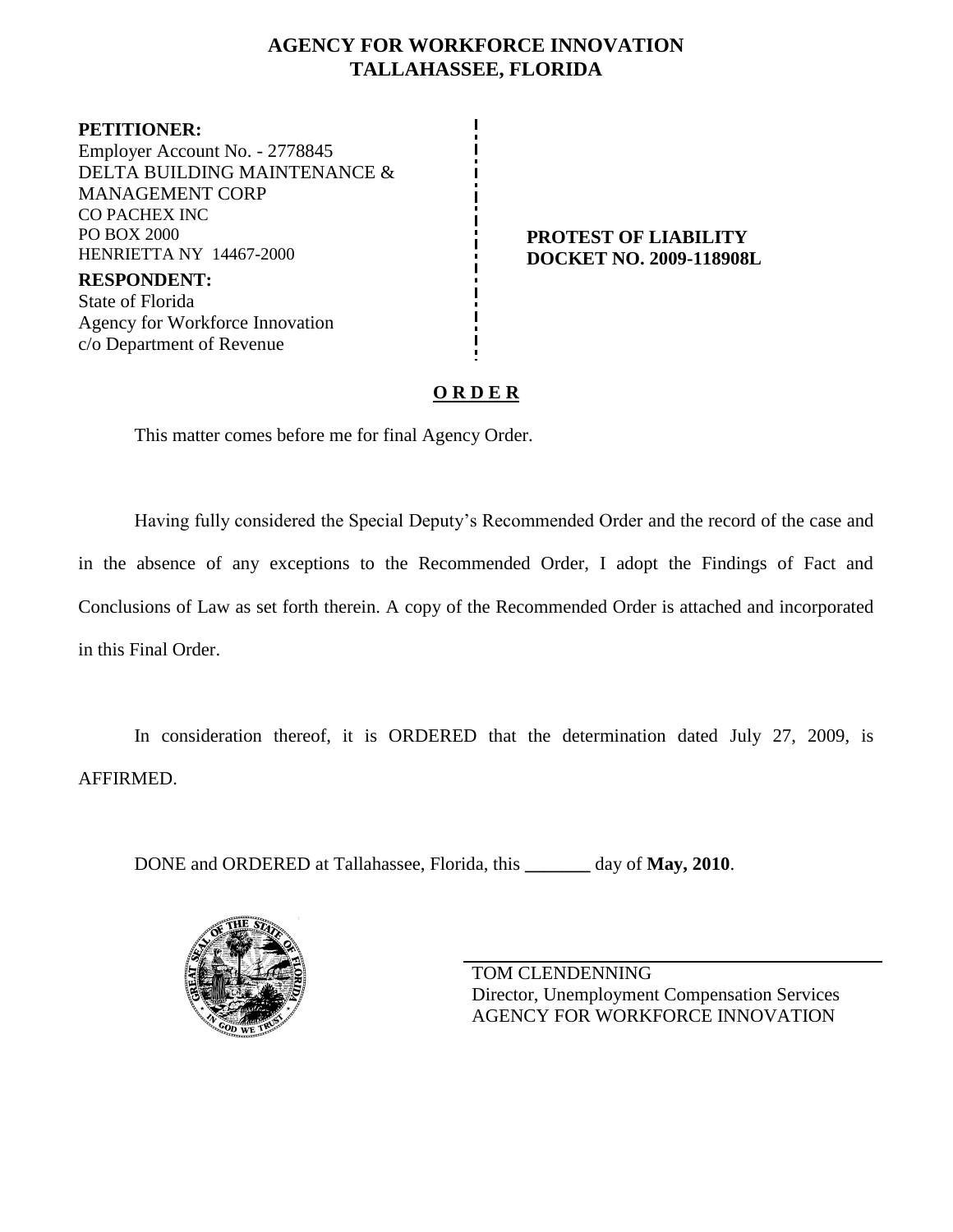## **AGENCY FOR WORKFORCE INNOVATION Unemployment Compensation Appeals**

MSC 346 Caldwell Building 107 East Madison Street Tallahassee FL 32399-4143

#### **PETITIONER:**

Employer Account No. - 2778845 DELTA BUILDING MAINTENANCE & MANAGEMENT CORP CO PACHEX INC PO BOX 2000 HENRIETTA NY 14467-2000

#### **PROTEST OF LIABILITY DOCKET NO. 2009-118908L**

## **RESPONDENT:**

State of Florida Agency for Workforce Innovation c/o Department of Revenue

# **RECOMMENDED ORDER OF SPECIAL DEPUTY**

TO: Director, Unemployment Compensation Services Agency for Workforce Innovation

This matter comes before the undersigned Special Deputy pursuant to the Petitioner's protest of the Respondent's determination dated July 27, 2009.

After due notice to the parties, a telephone hearing was held on October 7, 2009. The Petitioner's Owner, the Joined Party, and a Tax Specialist for the Respondent appeared and testified at the hearing.

The record of the case, including the recording of the hearing and any exhibits submitted in evidence, is herewith transmitted. Proposed Findings of Fact and Conclusions of Law were not received.

**Issue:** Whether services performed for the Petitioner by the Joined Party and other individuals as property managers constitute insured employment pursuant to Sections 443.036(19), 443.036(21); 443.1216, Florida Statutes, and if so, the effective date of the liability.

### **Findings of Fact:**

- 1. The Petitioner is a corporation founded in 2000 for the purpose of property management. The Petitioner had three licensed property managers. Some of the Petitioner's property managers were considered employees while others were considered independent contractors by the Petitioner.
- 2. The Joined Party provided services as a property manager for the Petitioner from January 2007 through February 2009. The Joined Party provided basic property management services. These services included all of the administrative duties for condominium associations. This included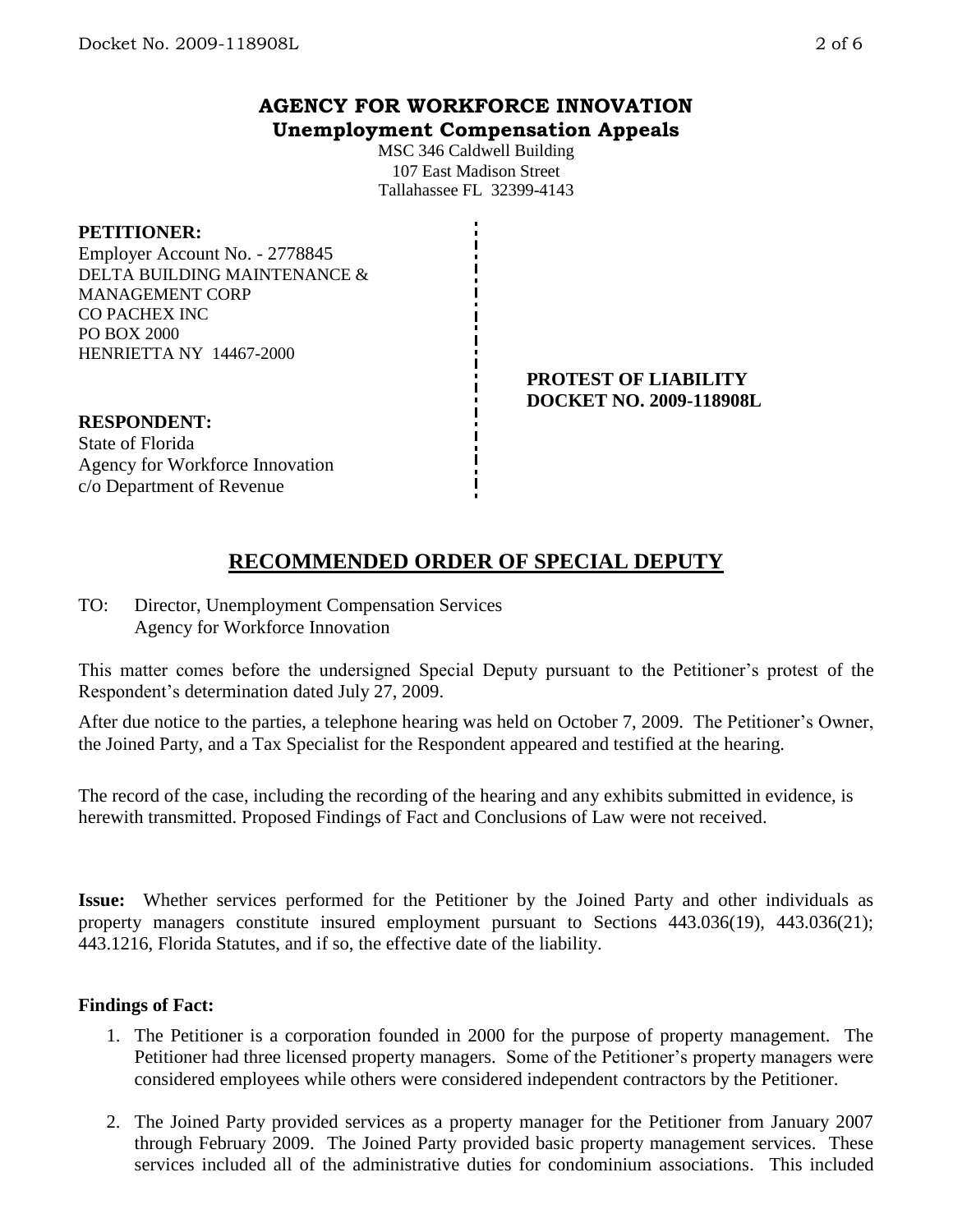rules enforcement, ensuring compliance with statutes, regulations, and association governing documents.

- 3. The Joined Party is required to have a Community Association Managers license.
- 4. The Joined Party contacted the Petitioner for work by submitting an application and resume. The Petitioner gave the Joined Party the option of choosing to be on payroll or being a 1099 worker at the time of hire. The Petitioner explained that as a 1099 worker, the Joined Party would have to pay her own taxes while the Petitioner would withhold those taxes for a payroll worker. No other differences between the employee and independent contractor options were discussed by the Petitioner with the Joined Party. The Petitioner informed the Joined Party of the responsibilities, hours of work, and rate of pay at the time of hire. The Petitioner provided limited training in the Petitioner's systems and expected the Joined Party to learn the job on her own.
- 5. The Joined Party was originally hired as an on-site manager for one association. The Joined Party was later given additional associations to manage by the Petitioner. The Joined Party was expected to work 8 hours per day and 40 hours per week. The Petitioner later reduced the Joined Party to working 4 days per week due to economic conditions and problems with clients. The Joined Party was initially required to use a handwritten time sheet. The Joined Party was later required to use a timecard
- 6. The Joined Party was paid \$15 per hour and paid twice per month. The rate of pay was set by the Petitioner based upon the Petitioner's business requirements. The Joined Party received \$22,322.44 from the Petitioner in 2008.
- 7. The Joined Party was not allowed to perform services for a competitor. The Petitioner required the Joined Party to sign a non-compete agreement. The Joined Party was not allowed to solicit clients after her separation with the Petitioner. The non-compete agreement prohibited the Joined Party from working for a competitor or substantially similar business. While the Petitioner did not enforce this provision, the Petitioner had the power to enforce it.
- 8. The Joined Party's time was split between time at the client establishments and the Petitioner's office as directed by the Petitioner. The Joined Party was required to report to work at 9 a.m. to open the office at the client's property, meet with vendors, and manage the property. Normally, the Joined Party would return to the Petitioner's office after her lunch break and remain there for the rest of the day. The Petitioner determined the Joined Party's daily schedule.
- 9. The Joined Party was not covered under the Petitioner's workers' compensation policy. The Joined Party was covered under the Petitioner's professional liability insurance as an additional insured. The Joined Party did not receive medical insurance. The Joined Party received paid time off for holidays. The Petitioner paid a bonus to the Joined Party for bringing in new clients.
- 10. The Petitioner provided the Joined Party with telephones, a computer, office equipment and all other supplies necessary to perform the work. The Petitioner provided the Joined Party with a business card with the Petitioner's logo that also listed an email address with the Petitioner's company for the Joined Party. The Joined Party provided her own cellular telephone. Any purchases made by the Joined Party were reimbursed by the Petitioner. The Petitioner reimbursed the Joined Party for mileage travelled. The Petitioner allowed the Joined Party to use a company vehicle insured by the Petitioner.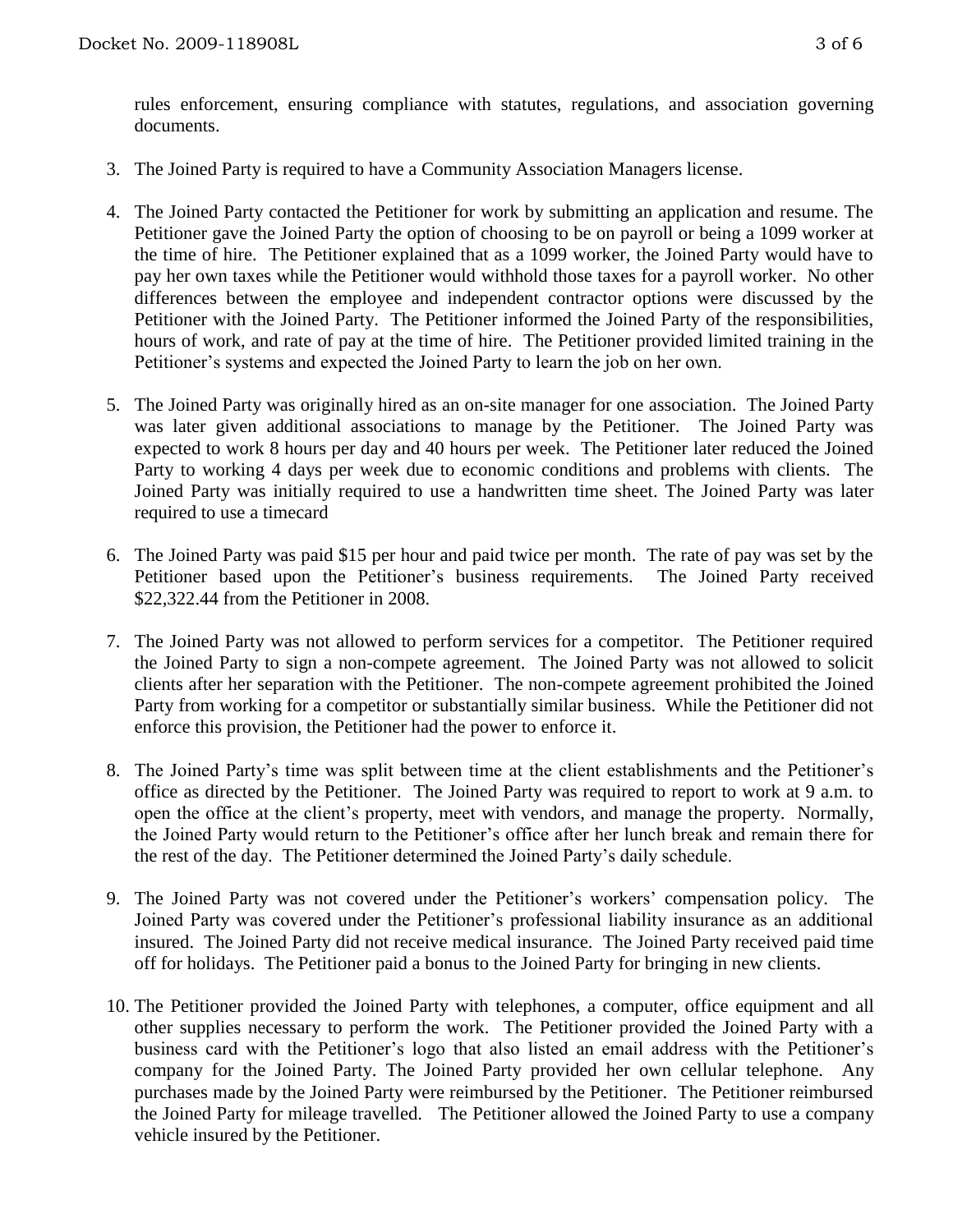- 11. The Petitioner would receive feedback from clients and then discuss the feedback with the Joined Party in meetings. Disciplinary issues were handled verbally and through email by the Petitioner. The Petitioner would remove the Joined Party from working with a particular client if the problems could not be solved. The Petitioner would then send the Joined Party to a new client or clients.
- 12. Either party could terminate the relationship at anytime without liability.
- 13. The Joined Party owns her own company which provides computer technical services. The company has not provided any property management services.

## **Conclusions of Law:**

- 14. The issue in this case, whether services performed for the Petitioner constitute employment subject to the Florida Unemployment Compensation Law, is governed by Chapter 443, Florida Statutes. Section 443.1216(1)(a)2., Florida Statutes, provides that employment subject to the chapter includes service performed by individuals under the usual common law rules applicable in determining an employer-employee relationship.
- 15. The Supreme Court of the United States held that the term "usual common law rules" is to be used in a generic sense to mean the "standards developed by the courts through the years of adjudication." United States v. W.M. Webb, Inc., 397 U.S. 179 (1970).
- 16. The Supreme Court of Florida adopted and approved the tests in 1 Restatement of Law, Agency 2d Section 220 (1958), for use to determine if an employment relationship exists. See Cantor v. Cochran, 184 So.2d 173 (Fla. 1966); Miami Herald Publishing Co. v. Kendall, 88 So.2d 276 (Fla. 1956); Magarian v. Southern Fruit Distributors, 1 So.2d 858 (Fla. 1941); see also Kane Furniture Corp. v. R. Miranda, 506 So.2d 1061 (Fla. 2d DCA 1987).
- 17. Restatement of Law is a publication, prepared under the auspices of the American Law Institute, which explains the meaning of the law with regard to various court rulings. The Restatement sets forth a nonexclusive list of factors that are to be considered when judging whether a relationship is an employment relationship or an independent contractor relationship.

1 Restatement of Law, Agency 2d Section 220 (1958) provides:

(1) A servant is a person employed to perform services for another and who, in the performance of the services, is subject to the other's control or right of control.

- (2) The following matters of fact, among others, are to be considered:
	- (a) the extent of control which, by the agreement, the business may exercise over the details of the work;
	- (b) whether or not the one employed is engaged in a distinct occupation or business;
	- (c) the kind of occupation, with reference to whether, in the locality, the work is usually done under the direction of the employer or by a specialist without supervision;
	- (d) the skill required in the particular occupation;
	- (e) whether the employer or the worker supplies the instrumentalities, tools, and the place of work for the person doing the work;
	- (f) the length of time for which the person is employed;
	- (g) the method of payment, whether by the time or by the job;
	- (h) whether or not the work is a part of the regular business of the employer;
	- (i) whether or not the parties believe they are creating the relation of master and servant;
	- (j) whether the principal is or is not in business.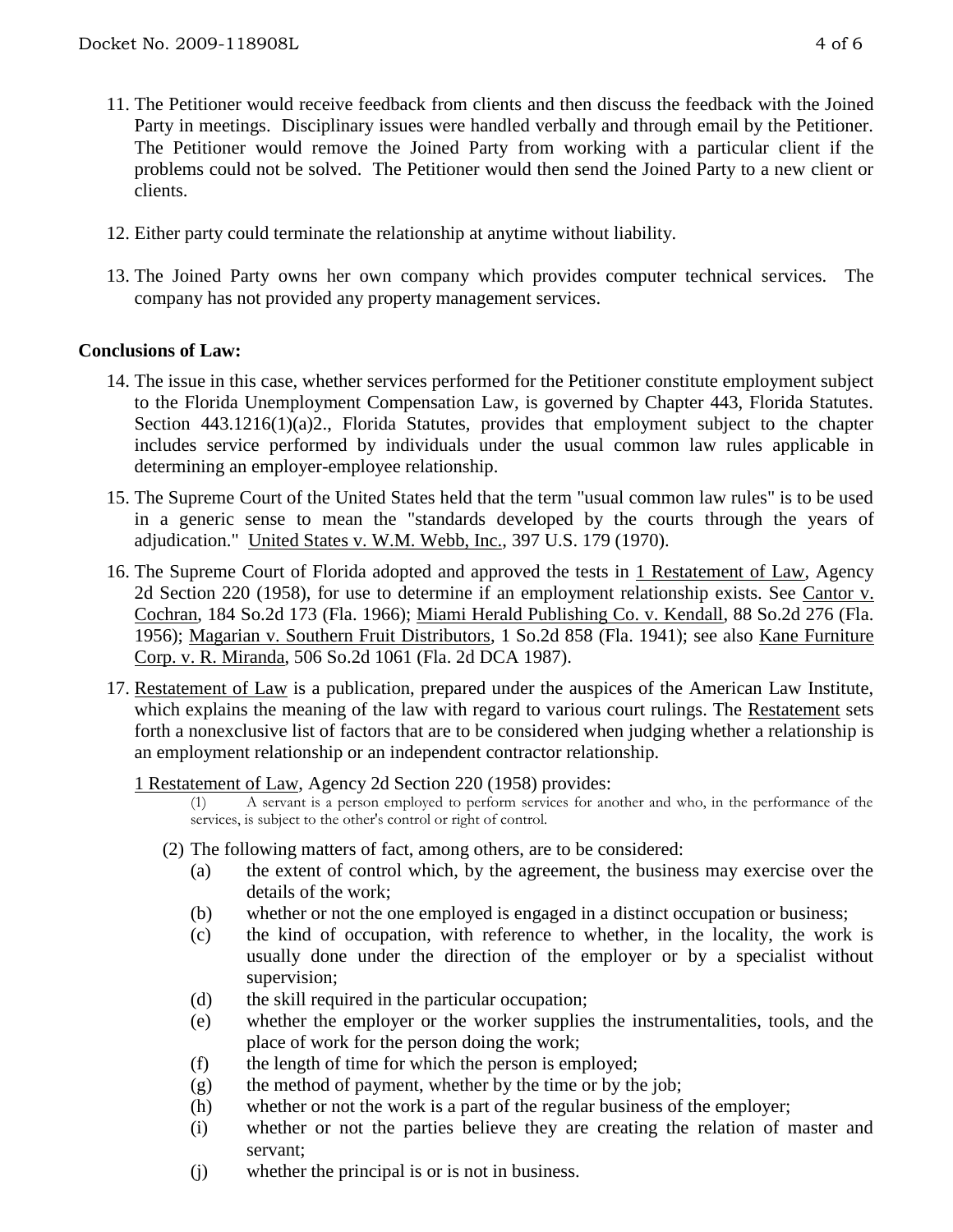- 18. Comments in the Restatement explain that the word "servant" does not exclusively connote manual labor, and the word "employee" has largely replaced "servant" in statutes dealing with various aspects of the working relationship between two parties. In Department of Health and Rehabilitative Services v. Department of Labor & Employment Security, 472 So.2d 1284 (Fla. 1<sup>st</sup> DCA 1985) the court confirmed that the factors listed in the Restatement are the proper factors to be considered in determining whether an employer-employee relationship exists. However, in citing La Grande v. B&L Services, Inc., 432 So.2d 1364, 1366 (Fla. 1st DCA 1983), the court acknowledged that the question of whether a person is properly classified an employee or an independent contractor often can not be answered by reference to "hard and fast" rules, but rather must be addressed on a case-by-case basis.
- 19. The evidence presented in this case reveals that the Petitioner had three property managers, some of which were considered employees and some of which were considered independent contractors. The record does not demonstrate any difference between employees and independent contractors beyond a choice in how they should be paid made at the time of hire. The Joined Party verbally agreed at the time of hire to pay her own taxes and receive a 1099 form. The Joined Party initially considered herself to be an independent contractor but later considered herself to be an employee due to the actual work relationship between the Joined Party and the Petitioner. While there was a verbal independent contractor agreement between the parties, independent contractor status depends not on the statements of the parties but upon all the circumstances of their dealings with each other. Justice v. Belford Trucking Company, Inc., 272 So.2d 131 (Fla. 1972)
- 20. The evidence presented demonstrates that the Petitioner had unilateral control over the time and place of the work. The Petitioner set the Joined Party's expected hours worked per week and determined how many days each week the Joined Party would work. The Petitioner reduced the Joined Party's hours due to the Petitioner's economic concerns.
- 21. The evidence reflects that the Petitioner controlled the financial aspects of the relationship. The Petitioner determined the method and rate of pay, and the Joined Party was paid by time worked rather than by the job. The Joined Party was covered under the Petitioner's Professional Liability Insurance. The Petitioner provided the equipment and locations necessary for the Joined Party to perform the work. The Petitioner compensated the Joined Party for mileage.
- 22. The Joined Party worked for the Petitioner for just over 2 years. The length of time worked demonstrates a permanent relationship rather than an occasional relationship and as such is indicative of an employer-employee relationship.
- 23. While the Joined Party did have her own company, there is no evidence that the Petitioner intended to hire the Joined Party's company rather than the Joined Party as an individual. Furthermore, the Joined Party's company has not provided any services in property management. The Joined Party was issued a 1099 form by the Petitioner in her name rather than that of a company.
- 24. The relationship was an at-will relationship. Either party could terminate the relationship at any time without incurring liability. In Cantor v. Cochran, 184 So.2d 173 (Fla. 1966), the court in quoting 1 Larson, Workmens' Compensation Law, Section 44.35 stated: "The power to fire is the power to control. The absolute right to terminate the relationship without liability is not consistent with the concept of independent contractor, under which the contractor should have the legal right to complete the project contracted for and to treat any attempt to prevent completion as a breach of contract."